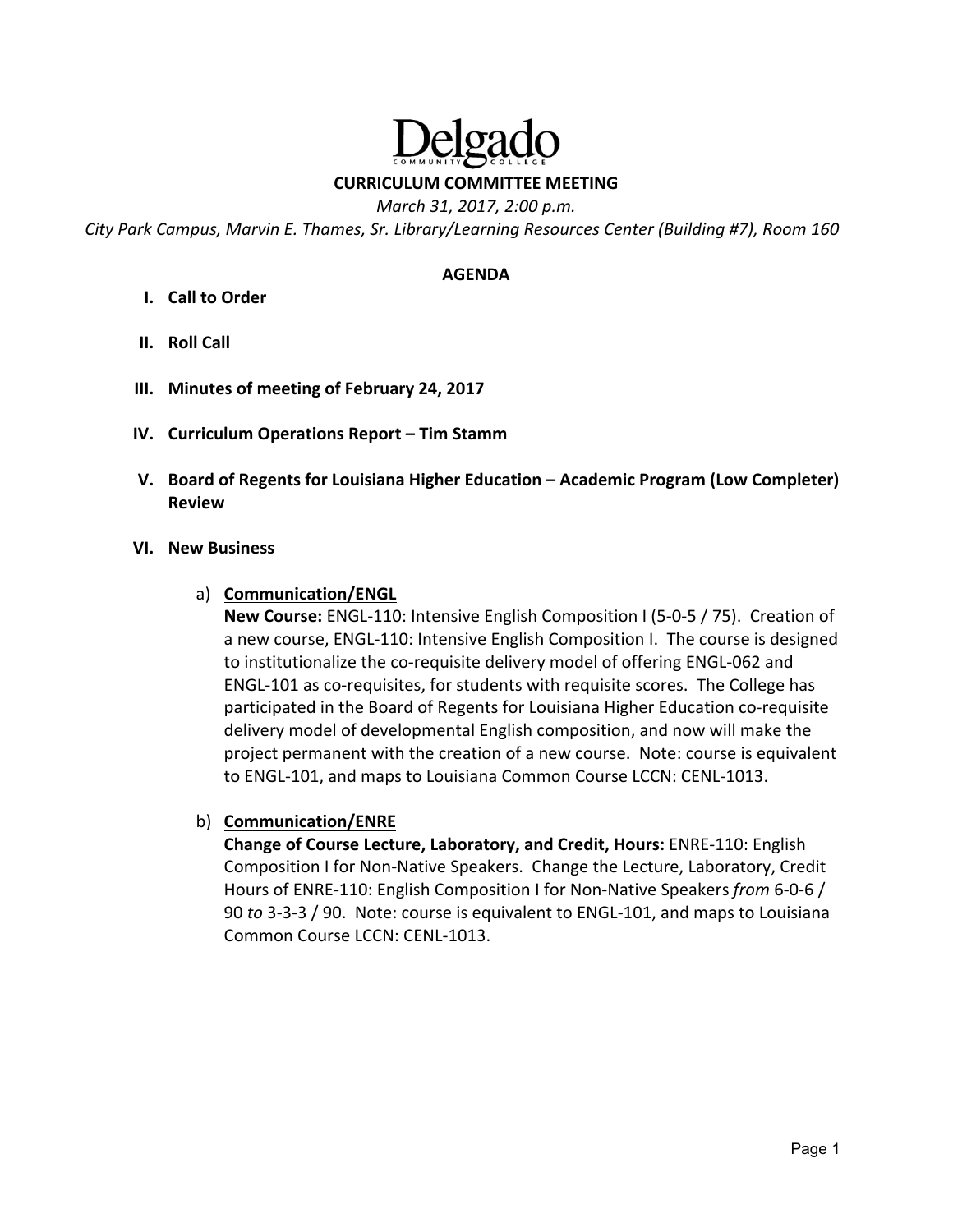## c) **Academic Affairs**

**Change of Course Requirements for Developmental Education/Basic Education Students:** Basic Education: Adjustment to paragraph four (4): "All Students classified as Basic Education students are required to complete CCSS‐107 or CCSS‐108 within the first 12 hours of coursework." Current language: "All Students classified as Basic Education students are strongly encouraged to complete CCSS‐107 within the first 12 hours of coursework."

## d) **Nursing/PRNU**

**Program Revision:** Technical Diploma in Practical Nursing. Revise the T.D. in Practical Nursing. Required Related Courses: DELETE: DMTP101: Medical Nutrition Therapy; ADD: HESC‐109: Medical Nutrition. Course is more appropriate for the Practical Nursing program's leaning outcomes. Total credit hours remain the same. Adjust Fall Admission and Spring Admission Suggested Sequences to reflect curricular modification, specifically "First Semester."

## e) **Science & Mathematics/BTEC**

**Change of course lecture, laboratory, credit, and/contact hours:** BTEC‐282: Introduction to Molecular and Genetic Biology. Change the lecture, laboratory, credit, and/contact hours of BTEC‐282: Introduction to Molecular and Genetic Biology *from* 0‐9‐3 / 135 *to* 1‐6‐3 /105.

## f) **Science & Mathematics/BTEC**

**Change of Course Prerequisite Requirements:** BTEC‐282: Introduction to Molecular and Genetic Biology. Change the course prerequisites of BTEC‐282: Introduction to Molecular and Genetic Biology to state: "BTEC‐132 and Permission of Instructor OR BTEC‐274." Current prerequisites: "BTEC 274 and BTEC 275 or permission of instructor."

#### g) **Science & Mathematics/BTEC**

**Change of course lecture, laboratory, credit, and/contact hours:** BTEC‐280: Microscopy Techniques. Change the lecture, laboratory, credit, and/contact hours of BTEC‐280: Microscopy Techniques *from* 0‐9‐3 / 135 *to* 1‐6‐3 /105.

#### h) **Science & Mathematics/BTEC**

**Change of Course Prerequisite Requirements:** BTEC‐280: Microscopy Techniques. Change the course prerequisites of BTEC‐280: Microscopy Techniques to state: "BTEC‐132 and Permission of Instructor OR BTEC‐274." Current prerequisites: "BTEC 274 and BTEC 275 or permission of instructor."

#### i) **Science & Mathematics/BTEC**

**Change of course lecture, laboratory, credit, and/contact hours:** BTEC‐284: Biomolecules. Change the lecture, laboratory, credit, and/contact hours of BTEC‐284: Biomolecules *from* 0‐9‐3 / 135 *to* 1‐6‐3 /105.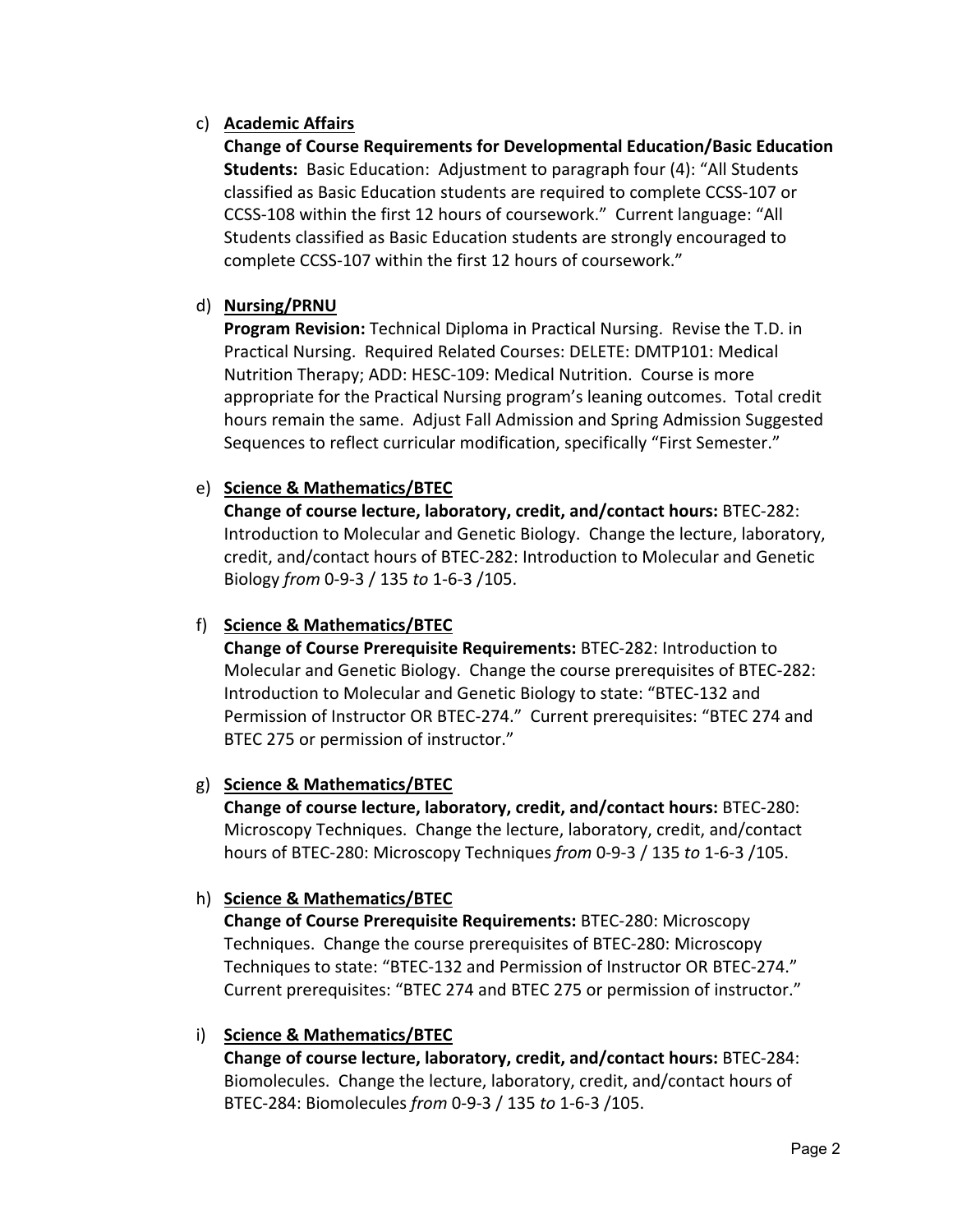## j) **Science & Mathematics/BTEC**

**Change of Course Prerequisite Requirements:** BTEC‐284: Biomolecules. Change the course prerequisites of BTEC‐284: Biomolecules to state: "BTEC‐132 and Permission of Instructor OR BTEC‐274." Current prerequisites: "BTEC 274 and BTEC 275 or permission of instructor."

## k) **Science & Mathematics/BTEC**

**Change of course lecture, laboratory, credit, and/contact hours:** BTEC‐286: Cell Culture Techniques Laboratory. Change the lecture, laboratory, credit, and/contact hours of BTEC‐286: Cell Culture Techniques Laboratory *from* 0‐9‐3 / 135 *to* 1‐6‐3 /105.

## l) **Science & Mathematics/BTEC**

**Change of Course Prerequisite Requirements:** BTEC‐286: Cell Culture Techniques Laboratory. Change the course prerequisites of BTEC‐286: Cell Culture Techniques Laboratory to state: "BTEC‐132 and Permission of Instructor OR BTEC‐274." Current prerequisites: "BIOL 265 and BIOL 266, or permission of instructor."

## m) **Business & Technology/CULA**

**Change of Program Description:** Certificate of Technical Studies in Culinary Arts: Line Cook. Revise the program description for the C.T.S. in Culinary Arts: Line Cook to address program admission requirements: 1) Possess a high school diploma or its equivalent; 2) Score on the ACT, SAT, or Placement Test to place in the following courses: ENGL‐101, MATH‐098, and no developmental reading required.

## n) **Business & Technology/CULA**

**Program Revision:** Certificate of Technical Studies in Culinary Arts: Line Cook. Revise the C.T.S. in Culinary Arts: Line Cook: Add: Courses Required in Major and publication of Suggested Sequence.

## o) **Business & Technology/PAST**

**Program Revision:** Certificate of Technical Studies in Pastry Arts. Revise the C.T.S. in Pastry Arts: Add: Courses Required in Major and publication of Suggested Sequence.

## p) **Business & Technology/CULA**

**Change of Program Description:** Certificate of Technical Studies in Culinary Management. Revise the program description for the C.T.S. Culinary Management to add: "no developmental reading requirements" to list of admission criteria, and to delete reference to National Restaurant Association Management Diploma.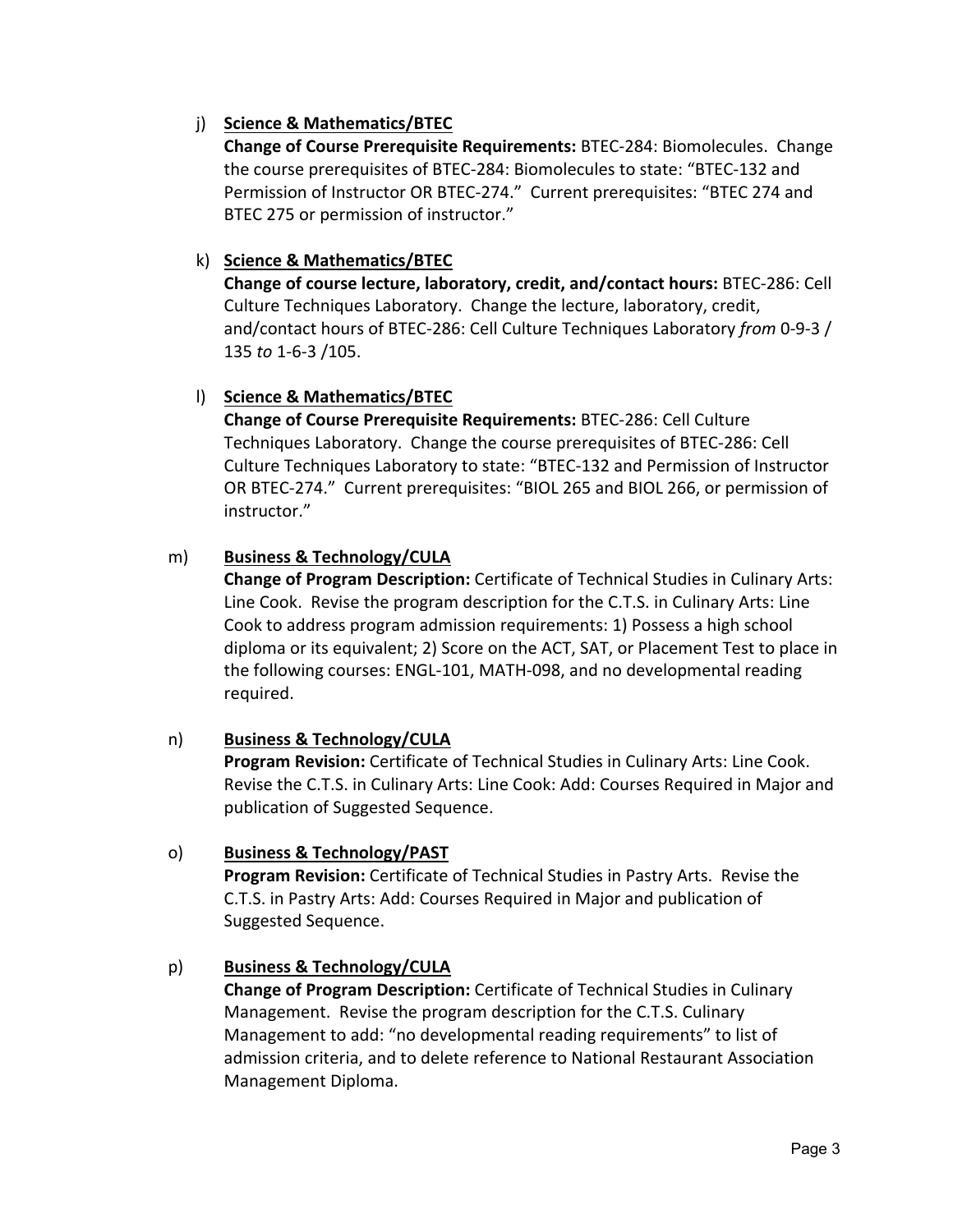## q) **Business & Technology/CULA**

**Program Revision:** Certificate of Technical Studies Culinary Management. Revise the C.T.S. in Culinary Management: Add: Courses Required in Major and publication of Suggested Sequence.

## r) **Allied Health/HEIT**

**Course Termination:** HEIT‐145: Medical Registration Procedures. Terminate the course, HEIT‐145: Medical Registration Procedures. The lecture only course will be combined with a laboratory component in a new lecture/lab combination course.

## s) **Allied Health/HEIT**

**Course Termination:** HEIT‐147: Medical Registration Procedures Lab. Terminate the course, HEIT‐147: Medical Registration Procedures Lab. The laboratory course will be combined with a lecture component in a new lecture/lab combination course.

## t) **Allied Health/HEIT**

**New Course:** HEIT‐146: Medical Registration Procedures (3‐3‐4 / 90). Course description: "Patient reception, scheduling, and other supplementary patient services provided in a health care organization. Includes gathering the necessary patient information, providing patient counseling related to the health care billing process, and familiarity with pertinent registration data capture tools, and medical terminology. Instruction will be provided in the revenue cycle, HIPAA, Master Patient Index, legal issues encountered in the office (e.g., privacy, fraud, and medical ethics). Includes practical/laboratory component." Prerequisites: HESC‐111, HESC‐118, and BUSG‐121.

#### u) **Allied Health/HEIT**

**Program Revision:** Certificate of Technical Studies in Medical Registration Specialist. Revise the C.T.S. in Medical Registration Specialist: Required Courses in Major: DELETE: ADOT‐101: Document Production, HEIT‐145: Medical Registration Procedures, and HEIT‐147: Medical Registration Procedures Lab; ADD: BUSG‐102: Customer Service and HEIT‐146: Medical Registration Procedures; Total Credit Hours remain the same. Adjust program sequence to reflect curricular modifications.

#### v) **Allied Health/HEIT**

**Change of Course Title:** HEIT‐125: Billing and Reimbursement. Change the title of HEIT‐125: Billing and Reimbursement *from* HEIT‐125: Billing and Reimbursement *to* HEIT‐125: Health Care Revenue Cycle. Revised title better aligns with current industry terminology.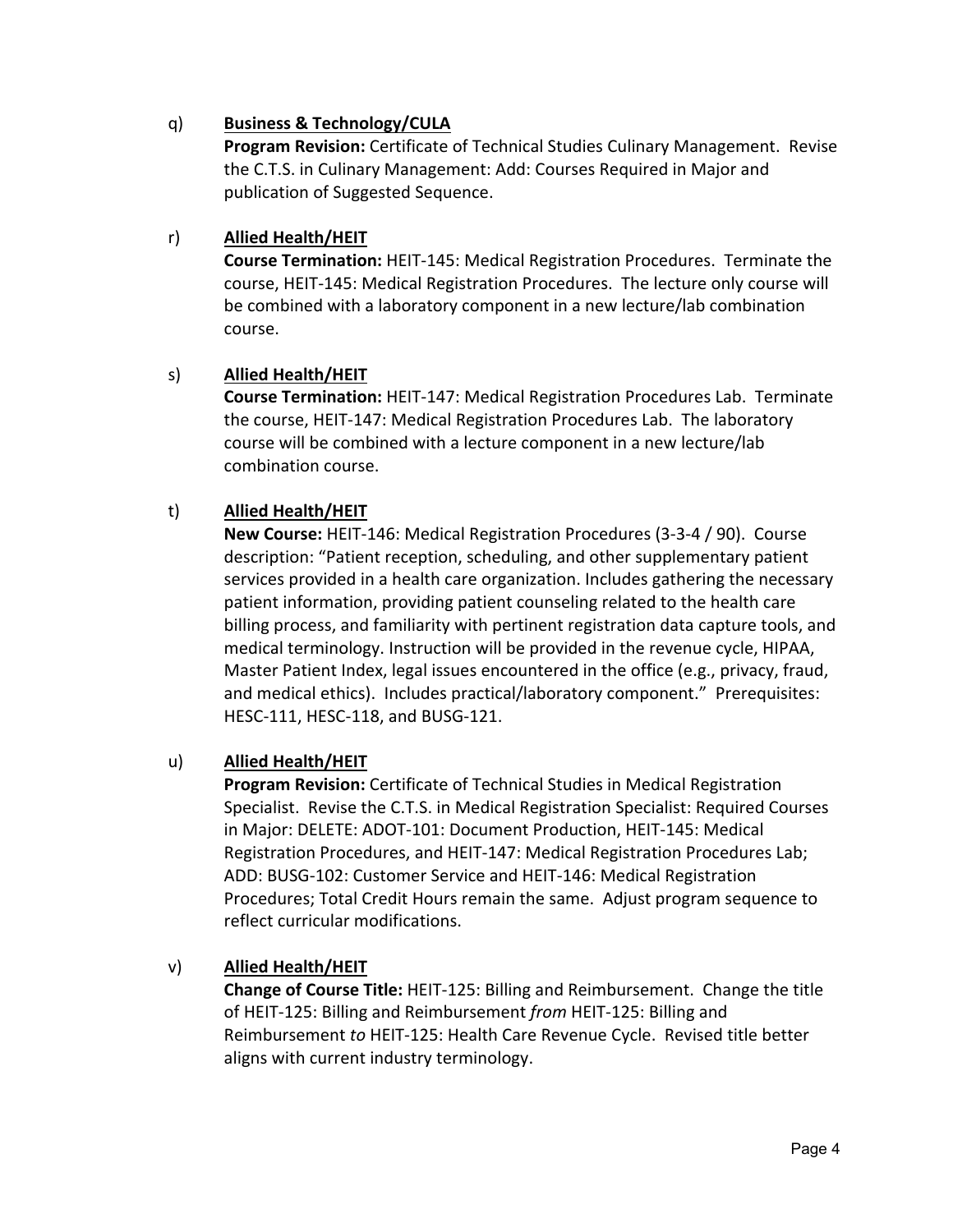## w) **Allied Health/HEIT**

**Change of Course Description:** HEIT‐125: Billing and Reimbursement. Change the description of HEIT‐125: Billing and Reimbursement to state: "Health plans, reimbursement methodologies, prospective payment systems, medical billing requirements, coding and billing compliance, and auditing of health claims as they relate to the management of the health revenue cycle." Current description: "Types of insurances, reimbursement methodologies, prospective payment systems, medical billing requirements, coding and billing compliance, revenue cycle management, and auditing of health care claims."

## x) **Allied Health/HEIT**

**Change of Course Title:** HEIT‐205: Health Data Structures and Content. Change the title of HEIT‐205: Health Data Structures and Content *from* HEIT‐205: Health Data Structures and Content *to* HEIT‐205: Health Record Content and Documentation. Revised title maps to Accrediting Agency competency domain title.

## y) **Allied Health/HEIT**

**Change of Course Description:** HEIT‐205: Health Record Content and Documentation. Change the description of HEIT‐205: Health Record Content and Documentation to state: "Introduction to the health information profession and health information management functions. Overview of health record content, documentation requirements, data governance strategies, and use in secondary data sources." Current description: "Overview of the quality, structure, content, utilization, regulatory standards and guidelines, forms, sources, and types of data relevant to collection and maintenance of health data and data sets."

## z) **Allied Health/HEIT**

**Change of Course Title: HEIT-253: Information Technology and Management.** Change the title of HEIT‐253: Information Technology and Management *from*  HEIT‐253: Information Technology and Management *to* HEIT‐253: Health Information Technology Leadership. Revised title better aligns with Accrediting Agency competency.

## aa) **Allied Health/HEIT**

**Change of Course Prerequisite Requirements:** HEIT‐253: Health Information Technology Leadership: Prerequisites: HEIT‐205 and MANG‐201 or MANG‐224. Current prerequisite: "HESC 118, HEIT 101, HEIT 102, and HEIT 104."

#### bb) **Arts & Humanities/GSTD**

**Publication of Suggested Program Sequence:** Certificate of General Studies. Publication of Suggested Program Sequence in College Catalog.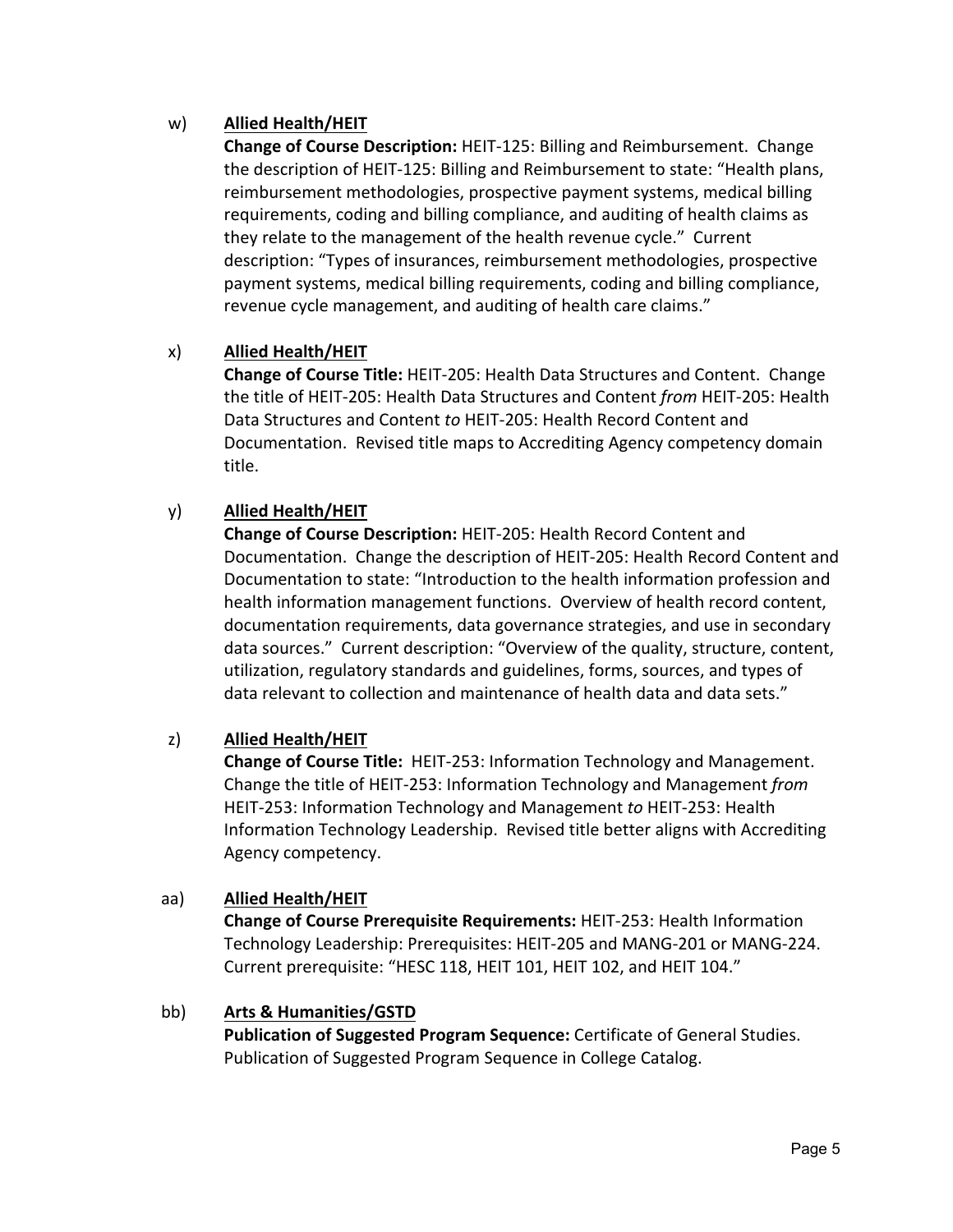## cc) **Arts & Humanities/INTD/Kitchen and Bath**

**Publication of Suggested Program Sequence:** Certificate of Technical Studies in Kitchen and Bath Design. Publication of Suggested Program Sequence in College Catalog.

## dd) **Business & Technology/HORT**

**Publication of Suggested Program Sequence:** Certificate of Technical Studies in Horticulture Technology. Publication of Suggested Program Sequence in College Catalog.

## ee) **Academic Affairs/Curriculum & Program Development**

**Program Sequences:** Progress report on the publication of Course Sequencing in the College Catalog. **[Report Only: No action required]**

#### **VII. Consent Agenda**

## a) **Allied Health/HEIT**

**Change of Course Prerequisite Requirements:** HEIT‐102: Legal Aspects of Health Information: Prerequisite: HEIT‐205. Currently, the course has no prerequisite requirements.

#### b) **Allied Health/HEIT**

**Change of Course Prerequisite Requirements:** HEIT‐104: Professional Practice Experience I: Prerequisites: HEIT‐205, and HEIT‐207, and HEIT‐201. Current prerequisites: "HESC 118 and HEIT 102."

#### c) **Allied Health/HEIT**

**Change of Course Prerequisite Requirements:** HEIT‐207: Electronic Health Records: Prerequisites: HEIT‐201 and HEIT‐205. Current prerequisites: "HESC 118, HEIT 102, and HEIT 201.

#### d) **Allied Health/HEIT**

**Change of Course Prerequisite Requirements:** HEIT‐211: Quality and Statistics: Prerequisites: HEIT‐205 and MATH‐120." Current prerequisites: "HESC‐118 and MATH‐120."

## e) **Allied Health/HEIT**

**Master Syllabus Content Updates – Format Updates to Follow:** HEIT‐102, HEIT‐ 104, HEIT‐125, HEIT‐201, HEIT‐205, HEIT‐207, HEIT‐211, HEIT‐251, HEIT‐253.

#### **VIII. Old Business**

**IX. Next Meeting April 21, 2017 (Regularly Scheduled Meeting)**